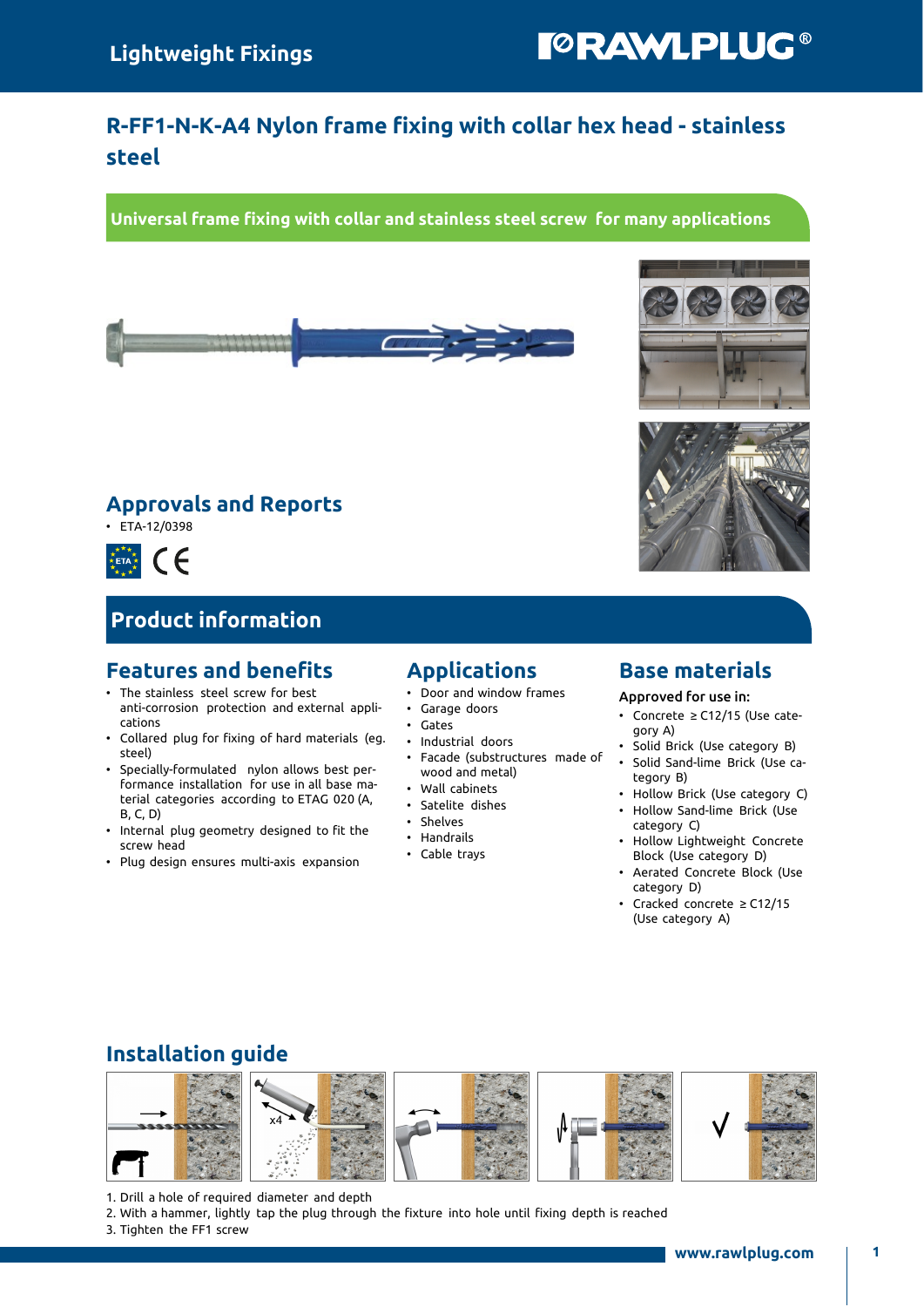### Product information



|             | <b>Product Code</b> |                 | Plug   |                 | <b>Screw</b> | <b>Fixture</b>        |                      |                         |  |  |  |  |
|-------------|---------------------|-----------------|--------|-----------------|--------------|-----------------------|----------------------|-------------------------|--|--|--|--|
| <b>Size</b> |                     | <b>Diameter</b> | Length | <b>Diameter</b> | Length       | <b>Max. thickness</b> | <b>Hole diameter</b> |                         |  |  |  |  |
|             |                     | d               |        | $\mathbf{d}_1$  | L1           | $t_{fix}$ 50          | $t_{fix}$ 70         | $\mathbf{d}_{\epsilon}$ |  |  |  |  |
|             |                     | [mm]            |        |                 |              |                       |                      |                         |  |  |  |  |
|             | R-FF1-N-10K080-A4   | 9.8             | 80     | $\overline{7}$  | 89           | 30                    | 10                   | 10                      |  |  |  |  |
|             | R-FF1-N-10K100-A4   | 9.8             | 100    | $\overline{7}$  | 109          | 50                    | 30                   | 10                      |  |  |  |  |
|             | R-FF1-N-10K120-A4   | 9.8             | 120    | $\overline{7}$  | 129          | 70                    | 50                   | 10                      |  |  |  |  |
| Ø10         | R-FF1-N-10K140-A4   | 9.8             | 140    | $\overline{7}$  | 149          | 90                    | 70                   | 10                      |  |  |  |  |
|             | R-FF1-N-10K160-A4   | 9.8             | 160    | $\overline{7}$  | 169          | 110                   | 90                   | 10                      |  |  |  |  |
|             | R-FF1-N-10K200-A4   | 9.8             | 200    | $\overline{7}$  | 209          | 150                   | 130                  | 10                      |  |  |  |  |
|             | R-FF1-N-10K240-A4   | 9.8             | 240    | $\overline{7}$  | 249          | 190                   | 170                  | 10                      |  |  |  |  |
|             | R-FF1-N-10K300-A4   | 9.8             | 300    | $\overline{7}$  | 309          | 250                   | 230                  | 10                      |  |  |  |  |

## Installation data

| <b>Substrate</b>             | A, B, C          | A, B, C   | D   |     |     |
|------------------------------|------------------|-----------|-----|-----|-----|
| Hole diameter in substrate   | $d_{n}$          | [mm]      | 10  | 10  | 10  |
| Min. hole depth in substrate | $h_{0}$          | [mm]      | 60  | 80  | 80  |
| Min. installation depth      | $h_{\text{nom}}$ | [mm]      | 50  | 70  | 70  |
| Min. substrate thickness     | $h_{min}$        | [mm]      | 100 | 100 | 100 |
| Min. spacing                 | $S_{\text{min}}$ | [mm]      | 90  | 95  | 70  |
| Min. edge distance           | $C_{\text{min}}$ | [mm]      | 80  | 80  | 70  |
| Max. installation torque     | $T_{inst}$       | [Nm]      | 16  | 16  | 4.3 |
| Wrench size                  | Sw               | [mm]      | 13  | 13  | 13  |
| Screw drive                  | ۰.               | $[\cdot]$ | T40 | T40 | T40 |
| Diameter                     | d                | [mm]      | 10  | 10  | 10  |
| Effective embedment depth    | $h_{\alpha}$     | [mm]      | 50  | 70  | 70  |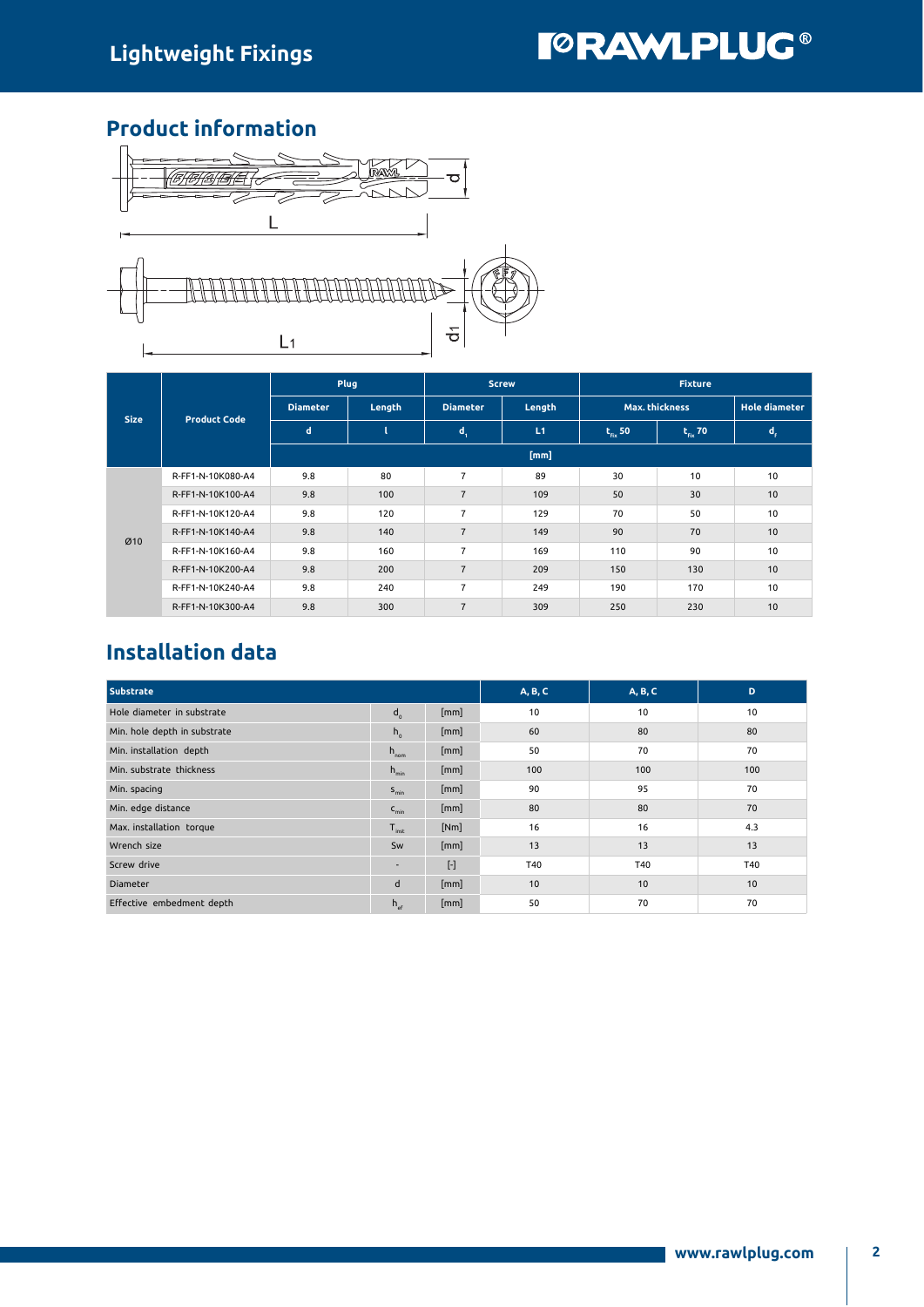# **TORAWLPLUG®**

## Basic performance data

Performance data for single fixing without influence of edge distance and spacing

| <b>Substrate</b>                              | Concrete min. C12/15 | Concrete min. C16/20 | Solid brick min. 50MPa           | Solid clay brick min 20MPa (eg<br>Mz20/2.0) | Sand-lime brick min. 30MPa | Solid silicate brick min 20MPa (eg<br>KS NF 20/2.0) | Perforated ceramic blocks min<br>15MPa (eg MEGA MAX) | Perforated ceramic blocks min<br>15MPa (eg Wienerberger Poro- | Sand-lime hollow block min. 20MPa | Lightweight concrete hollow block<br>min 2.0MPa | Hollow brick min. 12MPa | Hollow brick min. 15MPa | Hollow clay block min. 7.5MPa | Autoclaved aerated concrete AAC 2 | Autoclaved aerated concrete AAC 6 |
|-----------------------------------------------|----------------------|----------------------|----------------------------------|---------------------------------------------|----------------------------|-----------------------------------------------------|------------------------------------------------------|---------------------------------------------------------------|-----------------------------------|-------------------------------------------------|-------------------------|-------------------------|-------------------------------|-----------------------------------|-----------------------------------|
|                                               |                      |                      | <b>CHARACTERISTIC LOAD</b>       |                                             |                            |                                                     |                                                      |                                                               |                                   |                                                 |                         |                         |                               |                                   |                                   |
|                                               |                      |                      |                                  | TENSION LOAD N <sub>RK</sub>                |                            |                                                     |                                                      |                                                               |                                   |                                                 |                         |                         |                               |                                   |                                   |
| Ø10, Effective embedment depth 50 mm<br>[kN]  | 1.20                 | 2.00                 |                                  |                                             |                            |                                                     |                                                      |                                                               |                                   |                                                 |                         |                         |                               |                                   |                                   |
| Ø10, Effective embedment depth 70 mm<br>[kN]  | 6.00                 | 8.50                 |                                  |                                             |                            |                                                     |                                                      |                                                               |                                   |                                                 |                         |                         |                               |                                   |                                   |
|                                               |                      |                      |                                  | SHEAR LOAD V <sub>Rk</sub>                  |                            |                                                     |                                                      |                                                               |                                   |                                                 |                         |                         |                               |                                   |                                   |
| Ø10, Effective embedment depth 50 mm<br>[kN]  | 7.70                 | 7.70                 |                                  |                                             |                            |                                                     |                                                      |                                                               |                                   |                                                 |                         |                         |                               |                                   |                                   |
| Ø10, Effective embedment depth 70 mm<br>[kN]  | 7.70                 | 7.70                 |                                  |                                             |                            |                                                     |                                                      |                                                               |                                   |                                                 |                         |                         |                               |                                   |                                   |
| TENSION AND SHEAR LOAD F <sub>RK</sub>        |                      |                      |                                  |                                             |                            |                                                     |                                                      |                                                               |                                   |                                                 |                         |                         |                               |                                   |                                   |
| Ø10, Effective embedment depth 70 mm<br>[kN]  | Ĭ.                   | J.                   | 5.00                             |                                             |                            |                                                     | 1.50                                                 | 1.50                                                          | 3.50                              | 0.90                                            | 0.90                    | 0.75                    | 0.75                          | 0.40                              | 0.90                              |
| Ø10, Effective embedment depth 50 mm<br>[kN]  |                      |                      |                                  |                                             | 1.50                       |                                                     |                                                      |                                                               |                                   |                                                 |                         |                         |                               |                                   |                                   |
|                                               |                      |                      |                                  | <b>DESIGN LOAD</b>                          |                            |                                                     |                                                      |                                                               |                                   |                                                 |                         |                         |                               |                                   |                                   |
|                                               |                      |                      |                                  | TENSION LOAD N <sub>Rd</sub>                |                            |                                                     |                                                      |                                                               |                                   |                                                 |                         |                         |                               |                                   |                                   |
| Ø10, Effective embedment depth 50 mm<br>[kN]  | 0.67                 | 1.11                 |                                  |                                             | ÷,                         |                                                     |                                                      |                                                               |                                   |                                                 |                         |                         |                               |                                   |                                   |
| Ø10, Effective embedment depth 70 mm<br>[kN]  | 4.28                 | 4.72                 |                                  |                                             |                            |                                                     |                                                      |                                                               |                                   |                                                 |                         |                         |                               |                                   |                                   |
|                                               |                      |                      |                                  | SHEAR LOAD V <sub>Rd</sub>                  |                            |                                                     |                                                      |                                                               |                                   |                                                 |                         |                         |                               |                                   |                                   |
| Ø10, Effective embedment depth 50 mm<br>[kN]  | 5.42                 | 5.42                 |                                  |                                             |                            |                                                     |                                                      |                                                               |                                   |                                                 |                         |                         |                               |                                   |                                   |
| Ø10, Effective embedment depth 70 mm<br>[kN]  | 5.42                 | 5.42                 |                                  |                                             |                            |                                                     |                                                      |                                                               |                                   |                                                 |                         |                         |                               |                                   |                                   |
|                                               |                      |                      | TENSION AND SHEAR LOAD FRd       |                                             |                            |                                                     |                                                      |                                                               |                                   |                                                 |                         |                         |                               |                                   |                                   |
| Ø10, Effective embedment depth 70 mm<br>[kN]  |                      |                      | 2.00                             |                                             |                            |                                                     | 0.60                                                 | 0.60                                                          | 1.40                              | 0.36                                            | 0.36                    | 0.30                    | 0.30                          | 0.20                              | 0.45                              |
| Ø10, Effective embedment depth 50 mm<br>[kN]  |                      |                      |                                  |                                             |                            |                                                     |                                                      |                                                               |                                   |                                                 |                         |                         |                               |                                   |                                   |
|                                               |                      |                      |                                  |                                             | 0.60                       |                                                     |                                                      |                                                               |                                   |                                                 |                         |                         |                               |                                   |                                   |
| TENSION LOAD N <sub>rec</sub>                 |                      |                      |                                  |                                             |                            |                                                     |                                                      |                                                               |                                   |                                                 |                         |                         |                               |                                   |                                   |
| Ø10, Effective embedment depth 50 mm<br>[kN]  |                      |                      | <b>RECOMMENDED LOAD</b>          |                                             |                            |                                                     |                                                      |                                                               |                                   |                                                 |                         |                         |                               |                                   |                                   |
|                                               |                      |                      |                                  |                                             |                            |                                                     |                                                      |                                                               |                                   |                                                 |                         |                         |                               |                                   |                                   |
|                                               | 0.48                 | 0.79<br>3.37         |                                  |                                             |                            |                                                     |                                                      |                                                               |                                   |                                                 |                         |                         |                               |                                   |                                   |
| Ø10, Effective embedment depth 70 mm<br>[kN]  | 3.06                 |                      |                                  |                                             |                            |                                                     |                                                      |                                                               |                                   |                                                 |                         |                         |                               |                                   |                                   |
|                                               |                      |                      |                                  | SHEAR LOAD V <sub>rec</sub>                 |                            |                                                     |                                                      |                                                               |                                   |                                                 |                         |                         |                               |                                   |                                   |
| Ø10, Effective embedment depth 50 mm<br>[kN]  | 3.87                 | 3.87                 |                                  |                                             | $\overline{a}$             |                                                     |                                                      |                                                               |                                   |                                                 |                         |                         |                               |                                   |                                   |
| Ø10, Effective embedment depth 70 mm<br>[kN]  | 3.87                 | 3.87                 |                                  |                                             |                            |                                                     |                                                      |                                                               |                                   |                                                 |                         |                         |                               |                                   |                                   |
| Ø10, Effective  embedment depth 70 mm<br>[kN] |                      |                      | TENSION AND SHEAR LOAD F<br>1.43 |                                             |                            |                                                     | 0.43                                                 | 0.43                                                          | 1.00                              | 0.26                                            | 0.26                    | 0.21                    | 0.21                          | 0.14                              | 0.32                              |

# Product commercial data

|                         | Plug<br><b>Screw</b> |                |                |            | <b>Quantity</b> [pcs]  |      |            |       |               |                  |  |
|-------------------------|----------------------|----------------|----------------|------------|------------------------|------|------------|-------|---------------|------------------|--|
| <b>Product Code</b>     | Diameter [mm]        |                | Length<br>[mm] | <b>Box</b> | <b>Pallet</b><br>Outer |      | <b>Box</b> | Outer | <b>Pallet</b> | <b>Bar Codes</b> |  |
| R-FF1-N-10K080-A4       | 9.8                  | ⇁              | 89             | 50         | 400                    | 9600 | 1.76       | 14.1  | 367.9         | 5906675079110    |  |
| R-FF1-N-10K100-A4<br>1) | 9.8                  | 7              | 109            | 25         | 400                    | 9600 | 1.04       | 16.7  | 430.1         | 5906675079127    |  |
| R-FF1-N-10K120-A4       | 9.8                  | ⇁              | 129            | 25         | 300                    | 7200 | 1.22       | 14.6  | 380.5         | 5906675079134    |  |
| R-FF1-N-10K140-A4       | 9.8                  | $\overline{7}$ | 149            | 25         | 300                    | 7200 | 1.39       | 16.6  | 428.9         | 5906675079141    |  |